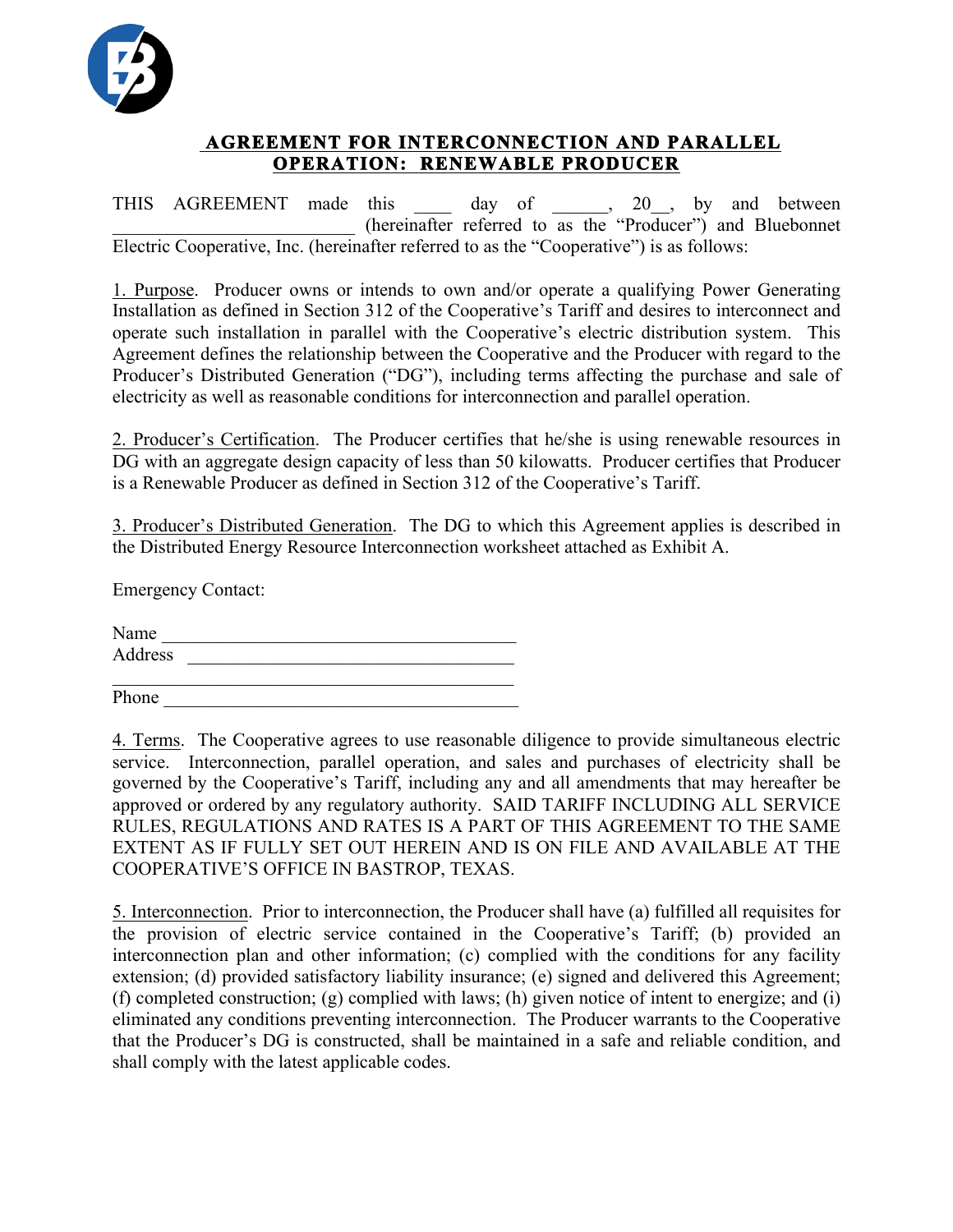6. Parallel Operation. The Producer is responsible for installation, safe operation, protection, and maintenance of all equipment and wiring at and beyond the point where the Producer's conductors contact the Cooperative's conductors. The electrical power generated shall be compatible with the Cooperative's standard distribution system at the point of delivery and of such quality that the Cooperative's system is not adversely affected. The Producer shall install and pay for a visible break disconnect switch. The Cooperative shall have access to the disconnect switch and the meter at all times.

#### The Cooperative's liability is limited in accordance with its Tariff, and **THE PRODUCER AGREES TO INDEMNIFY AND HOLD THE COOPERATIVE HARMLESS FOR ALL CLAIMS EXCEPT AS SPECIFIED IN THE TARIFF.**

#### 7. Purchases of Electricity from Producer.

The Cooperative will pay for all the metered kWh output returned to the distribution grid from the Renewable Producer. In the event the monetary credit exceeds the amount billed to the Renewable Producer, said credit shall be applied to the Renewable Producer's subsequent bill. The Renewable Producer shall be compensated at the Cooperative's avoided wholesale power cost. The avoided cost rate will be set annually based on DG production levels during periods used by the Cooperative's Wholesale Power Supplier to set the Cooperative's power costs. The Cooperative may, at certain times and as operating conditions warrant, reasonably refuse to accept part or all of the output of the Producer's DG. Such refusal shall be based on system emergency constraints, special operating requirements, changes in wholesale generation contractual requirements, and adverse effects of the Producer's DG facility on the Cooperative's system or violation by the Producer of the terms of this Agreement. The Cooperative shall not be required to make any purchases that will cause the Cooperative to no longer be in compliance with any applicable contracts or all-power contract requirements with the Cooperative's power supplier(s).

8. Sales of Electric Service to Producer. The Producer agrees to pay for Electric Service in accordance with the Rate Schedule applicable to the class. If any Tariff or rate is changed by the Cooperative, or by order or consent of any Regulatory Authority having jurisdiction thereof, whether or not at the request of the Cooperative, such changed Tariff, rate or redefined class of service shall be applicable to service provided hereunder from and after the date of such change. The Cooperative shall render monthly a statement to the Producer for electric service, and Producer shall pay the statement in accordance with the applicable provisions of the Tariff.

9. Term. The acceptance of this instrument by the Cooperative shall constitute an agreement between the Producer and the Cooperative which shall continue in force from the date service is made available by the Cooperative to the Producer and shall continue until terminated by either party giving at least thirty (30) days' written notice to the other party.

10. Breach. The failure or refusal to perform any obligation contained in this Agreement shall constitute a breach of this Agreement. The parties shall have such remedies for breach as may be provided for at law or in equity. Notwithstanding any other provision of this Agreement, the Cooperative may discontinue service if the Producer has breached any portion of this Agreement by failure to make timely payment or otherwise.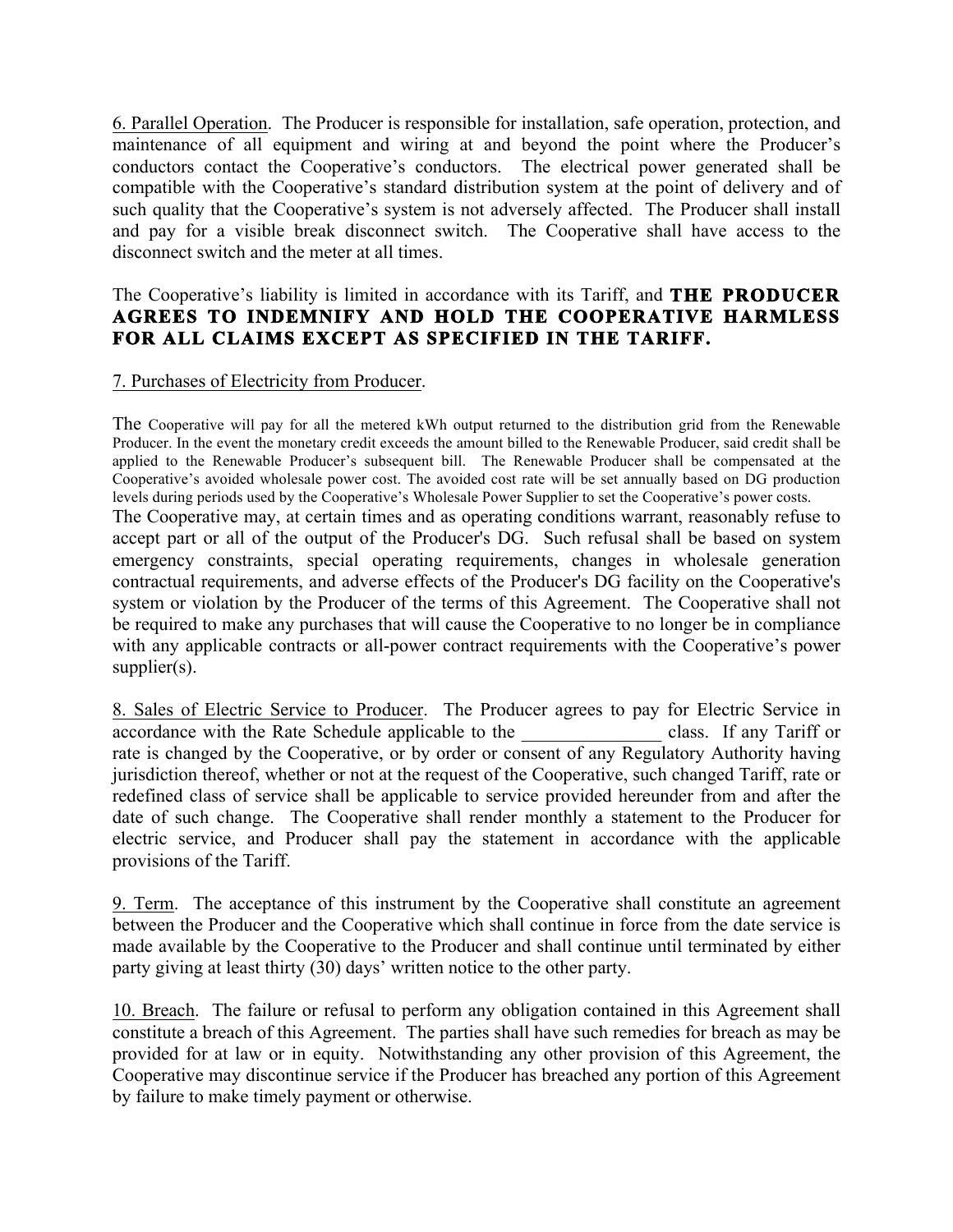11. Entire Agreement. This Agreement constitutes the entire Agreement between the parties and supersedes all prior agreements between the Producer and the Cooperative for the service herein described. The Cooperative, its agents and employees have made no representations, promises, or made any inducements, written or verbal, which are not contained herein. The Producer agrees that it is not relying on any statements not herein contained.

12. Assignment. This Agreement shall not be assigned by the Producer except in accordance with the articles, bylaws, and rules and regulations of the Cooperative. This Agreement shall inure to the benefit of the Cooperative's assigns.

13. Applicable Law. This Agreement is deemed executed in the State of Texas and will be construed under the laws of the State of Texas, without regard to its conflict of laws principles. Any legal action for enforcement of or related to this Agreement will be commenced and heard in a District Court of Bastrop County, Texas, and Producer and the Cooperative consent and submit to the jurisdiction and venue of that Court.

14. Receipt of Tariff. Producer acknowledges receipt of the Cooperative's currently-effective Tariff.

BLUEBONNET ELECTRIC COOPERATIVE, INC. PRODUCER

By: \_\_\_\_\_\_\_\_\_\_\_\_\_\_\_\_\_\_\_\_\_\_\_\_\_\_\_\_\_\_\_ By: \_\_\_\_\_\_\_\_\_\_\_\_\_\_\_\_\_\_\_\_\_\_\_\_\_\_\_\_\_\_\_